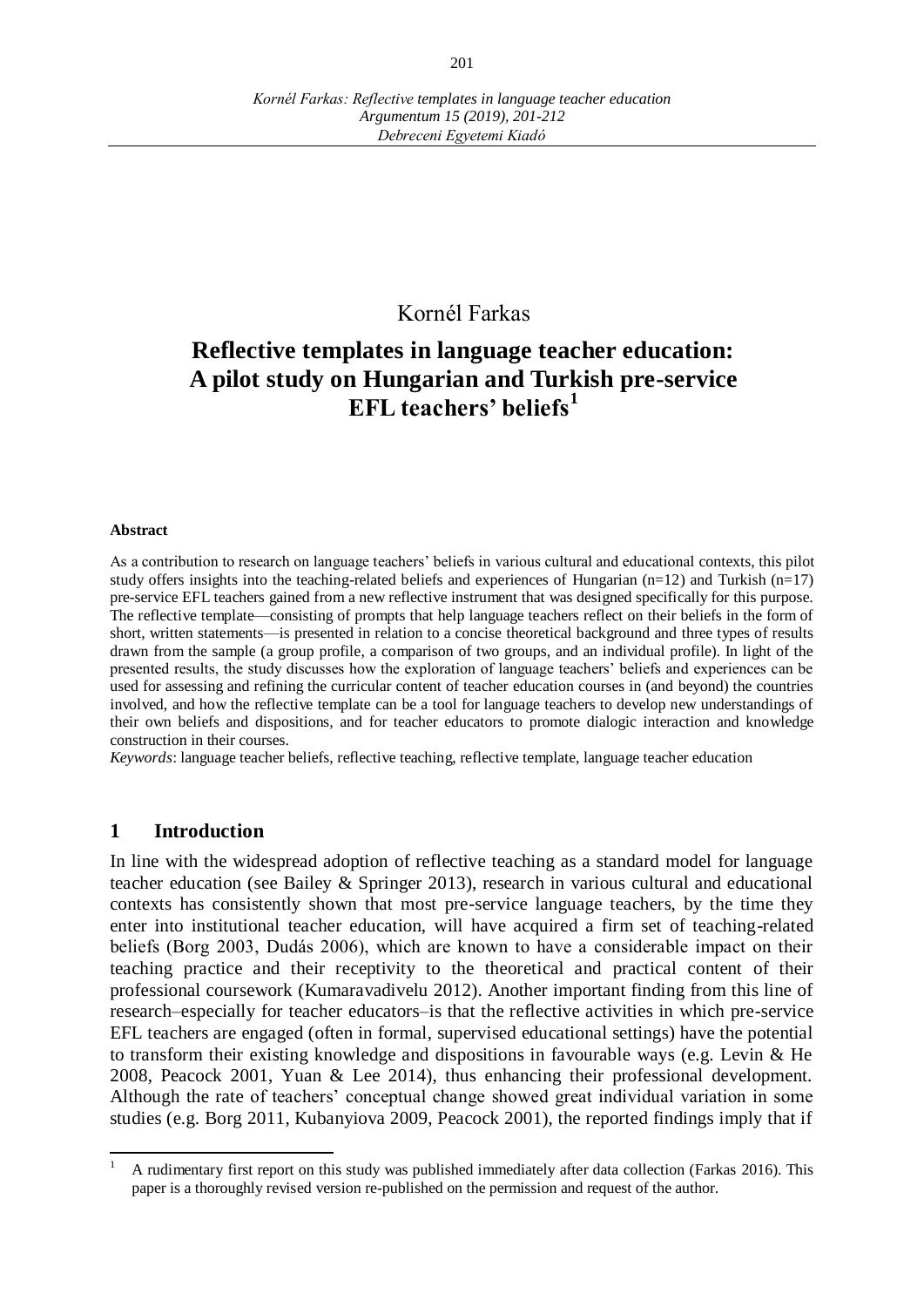#### *Kornél Farkas: Reflective templates in language teacher education Argumentum 15 (2019), 201-212 Debreceni Egyetemi Kiadó*

teacher educators select the appropriate reflective activities for pre-service EFL teachers during their professional coursework, they can promote the making of tacit knowledge and dispositions explicit through reflection (Korthagen 2011, Lugossy 2006), the understanding of one's teaching in particular social, cultural, political and educational contexts (Johnson 2006, 2009), and the open discussion of teaching-related experiences and dispositions in local communities of practice (Chick 2015, Johnson 2015, Kumaravadivelu 2012).

Based on these findings and my own experience as a teacher educator, my aim in this study is to introduce a reflective instrument which I originally designed for my professional coursework with Hungarian pre-service EFL teachers, and which turned out to produce data that are highly relevant to the study of teachers' cognitions in various contexts and also in larger groups. In short, my reflective template – as I called the instrument in the first report on this study (Farkas 2016) – is a selection of ten sentence-starters that support pre-service EFL teachers in formulating a set of short, written belief-statements related to the roles and responsibilities of language teachers, the nature and purpose of language teaching, personal experiences as language learners and teachers, as well as visions and expectations about one's teaching practices in the future (see also Farkas in press). Besides presenting results gained in the piloting phase of the instrument about Hungarian  $(n=12)$  and Turkish  $(n=17)$  pre-service EFL teachers' beliefs, in this study I also describe the process of designing my reflective template, and throw light on both the benefits and limitations of using this instrument for data collection or for promoting reflective activity (Feryok 2012) in language teacher education.

#### **2 Theoretical background**

As the focus of the current study is on the designing and piloting phase of my reflective template (as a data collection instrument), in this section I introduce some of the literature that influenced my decisions regarding the content and structure of the instrument–rather than going into detail about the role of reflective activity in language teachers' professional development (see Farkas, in press). As for the designing phase of the instrument, the most important decisions to make were: (1) what I want pre-service EFL teachers to reflect on, and (2) how I want them to reflect on that content. In the following, I use these two questions as the backbones of my discussion.

#### *2.1 What should pre-service EFL teachers reflect on?*

In answering this question, it must be first pointed out that the content of language teachers' reflective activity should, of course, depend on the teachers' current stage of professional development (including maturity, expertise, and previous experience of reflective practice), the micro- and macro-context(s) in which the activity is carried out, and the purpose of the activity itself (see Johnson 2015, Korthagen 2004). Considering that the pre-service EFL teachers in this project were going through the initial stage of teacher education (consisting of introductory courses prior to the teaching practicum) at the time of data collection, the purpose of this particular activity was to take samples of their beliefs about various factors influencing one's teaching practice and experience (cf. Borg 2003, Kelchtermans 2009), and to subsequently involve the participants in dialogic and constructive interaction about the results of the project (cf. Chick 2015).

As for further considerations about the content of this specific reflective instrument (see Figure 1), a major one was the notion that language teachers' reflective activity should focus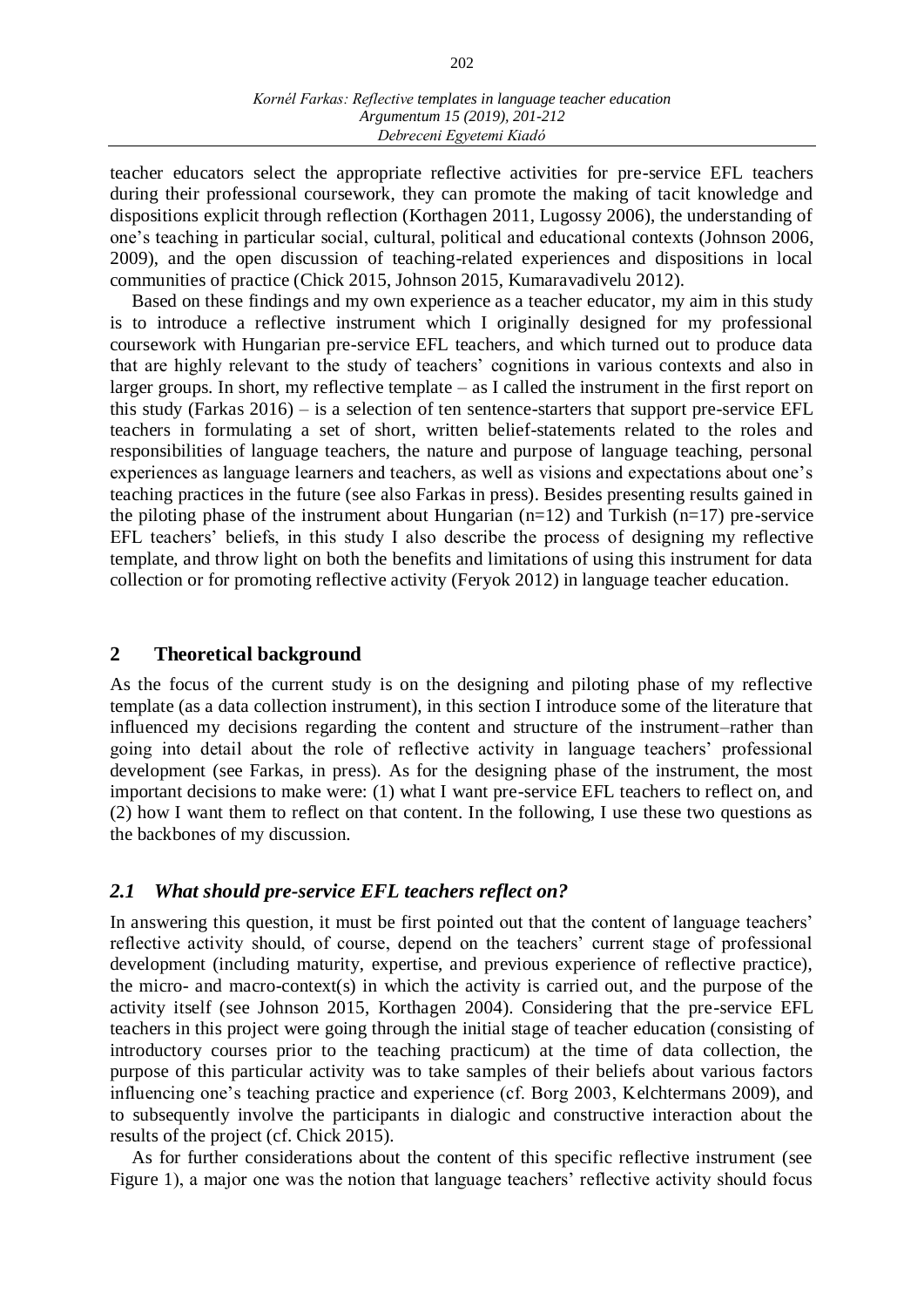#### *Kornél Farkas: Reflective templates in language teacher education Argumentum 15 (2019), 201-212 Debreceni Egyetemi Kiadó*

not only on past experiences and the knowledge and dispositions derived from these (cf. Borg 2003, 2006, Korthagen 2011), but also on teachers' visions and expectations about their future selves in the profession (Dörnyei & Kubanyiova 2014, Kelchtermans 2009). Also, besides directing pre-service EFL teachers' attention to how past experience (e.g. Statements 5 & 9) and future visions (e.g. Statements 2, 3, 7) interact with one's presently held beliefs about language teaching (e.g. Statements 4, 8, 10), another assumption was that the reflective activity should touch upon various levels of personal reflection (Korthagen 2004: 80), including the levels of specific teacher behaviours (e.g. Statement 3), the underlying competencies (e.g. Statement 6), or even one's mission as a teacher (e.g. Statement 2). In the same vein, the reflective template was meant to make pre-service EFL teachers more aware of how their personal practical knowledge (see Golombek 2009) is likely to interact with theoryand policy-based, institutionally mandated descriptions and standards of language teacher knowledge and competence (see e.g. Borg & Edmett 2018, McDiarmid & Clevenger-Bright 2008, Varga-Estefán 2011) mediated through teacher education courses. This kind of balanced awareness of both institutionalised standards and personal-experiential knowledge is especially important in light of research that has shown teacher knowledge to be subjective, context-dependent, emotionally and morally loaded, and dynamically formed through the reflective and narrative activity of the individual (as summarised in Golombek 2009: 155– 156).

Finally, apart from the theoretical framework laid out so far, my selection of the topics and themes addressed in the reflective template was influenced by studies elaborating on the institutional and wider social discourses about the nature and purpose of language teaching as well as the roles and responsibilities of language teachers (see Moore 2004), to which the participating pre-service EFL teachers were likely to have been exposed throughout their socialization. Empirical research in various contexts (e.g. Clarke 2008, Moore 2004, Ruohotie-Lyhty 2015) has confirmed that such discourses do often have an impact on EFL teachers' beliefs regarding what good (or effective) teaching consists of (e.g. Statements 1, 2, 3, 8, 10), how language teaching might be positioned in relation to the teaching of other subjects (e.g. Statement 7), and what types of knowledge and capacities are required in the language teaching profession (e.g. Statement 6).

- 1. If I think of a good language teacher, the first thing that comes to my mind is…
- 2. If I was working as a teacher, the most important thing I would teach my students is…
- 3. One thing I would never do as a teacher is…
- 4. If there's one thing that annoys a teacher, it is…
- 5. If I could give a piece of advice to my old language teacher, it would be to…
- 6. Besides the subject knowledge, a language teacher needs to know…
- 7. The job of a language teacher is *harder* / *easier*, because…
- 8. A teacher's personality is *also important* / *not so important*, because…
- 9. I once had a language teacher who…
- 10. The ideal teacher is…

*Figure 1. The content and structure of the reflective template serving as data collection instrument*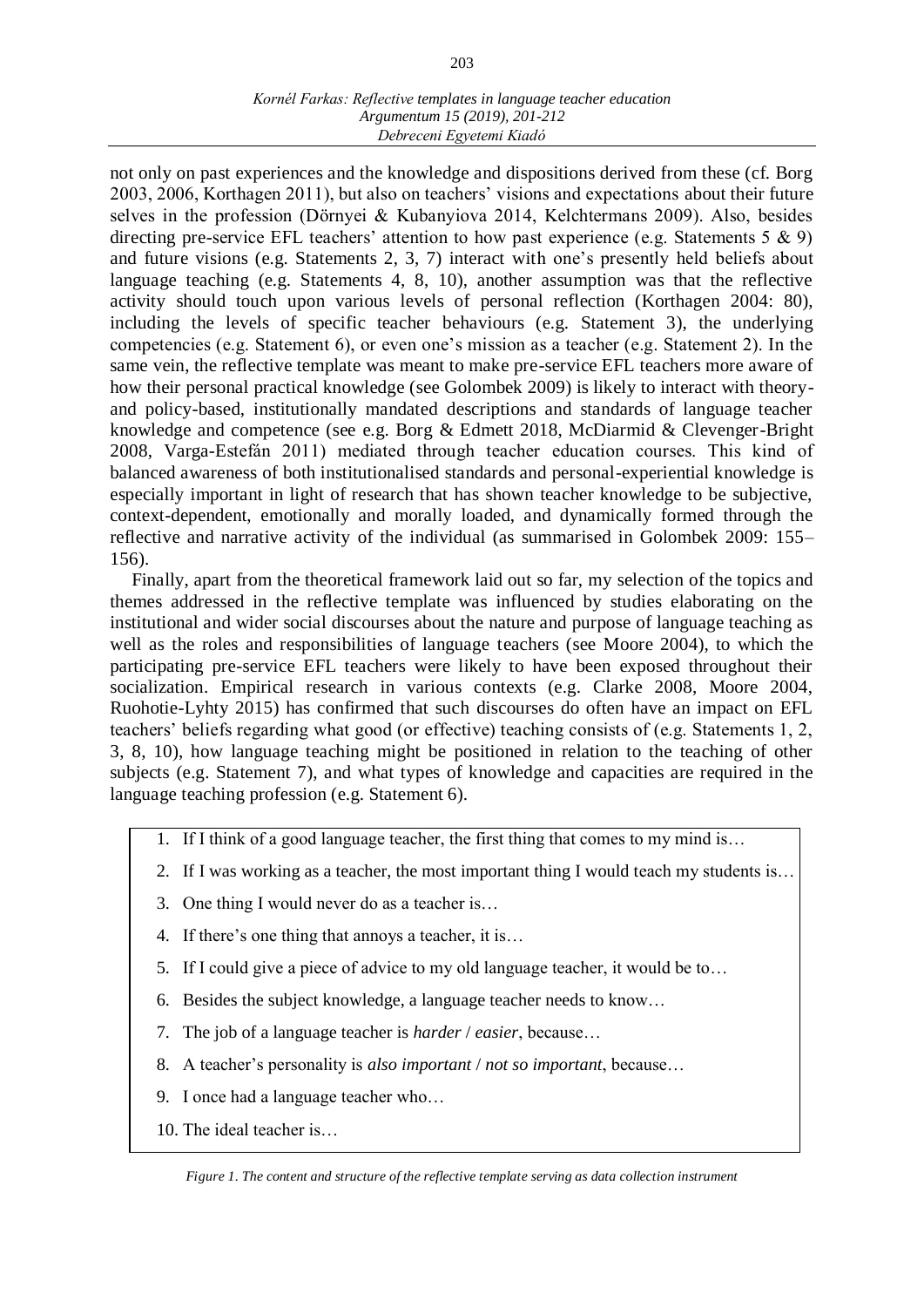#### *2.2 How should pre-service EFL teachers reflect on that content?*

In line with my stated aim of taking samples of beliefs from groups of pre-service EFL teachers as part of their professional coursework, the structure of the reflective template had to provide a controlled amount of space for participants to express their ideas in various teaching-related domains, and also a framework in which responses could be easily compared, categorised, and presented for subsequent discussion. More specifically, my aim was to design a thought-provoking classroom task, feasible and relevant for pre-service EFL teachers (in various contexts) as a group activity, and also ensuring that a variety of beliefs are expressed in a focused and structured way—thus providing a straightforward framework for analysing the elicited responses.

For these reasons, the reflective template combines the structural features of narrative frames designed by Barkhuizen and Wette (2008) and explicit belief-statements elicited in the study of Levin and He (2008). In the former study, Barkhuizen and Wette (2008) aimed to collect uniformly structured narrative data from a large number of EFL teachers in a short period of time, and therefore designed various narrative templates in which the length and the elements of participants' written narratives were determined by six or seven carefully placed sentence-starters on a page. As for the latter approach, Levin and He (2008) analysed the content and sources of pre-service teachers' beliefs (and personal-practical theories) by asking them to explicitly "list, define, elaborate, and justify the beliefs…that guide their teaching" (p. 57), and thus gained relevant and varied data.

Inspired by these approaches and results, the chosen form of my reflective template was a set of ten separate sentence-starters intended to elicit written belief-statements in a randomised sequence, including a focus on both reflective (e.g. Statements 6, 7, 8) and narrative (e.g. Statements 5 & 9) content, as well as a freedom of choice between options in some of the statements (see Statements 7 & 8). Regarding the elicitation of belief-statements in a written form, my choice was influenced–besides practical reasons–by advocates of reflective and narrative writing as a tool in teachers' professional development; more specifically, as a tool that can help teachers (1) connect phenomena and infuse them with interpretation (Johnson 2006), (2) organise their experiences and connect them into a unified identity (Ruohotie-Lyhty 2015), (3) display their experiences and their understandings of these (Barkhuizen & Wette 2008), and, ideally, (4) develop an attitude for continuous engagement in reflective activity (Dutra & Mello 2008).

#### **3 Methodology**

#### *3.1 Participants*

As indicated earlier, the participants of the pilot study were Hungarian and Turkish preservice EFL teachers, who filled in the reflective template presented in Figure 1 as part of their professional coursework at their home universities (two different contexts), and agreed to their responses being used anonymously as research data. More specifically, the data presented in the study were collected from one group of 12 Hungarian pre-service EFL teachers in 2015, and one group of 17 Turkish pre-service EFL teachers in 2016–in collaboration with Dombaycı (2016), who analysed the same dataset on a separate project. The age of the participants ranged between 20 to 24 years in each group; gender distribution was not specifically observed (though each group consisted of both male and female participants). As the cultural and educational contexts of the participating groups were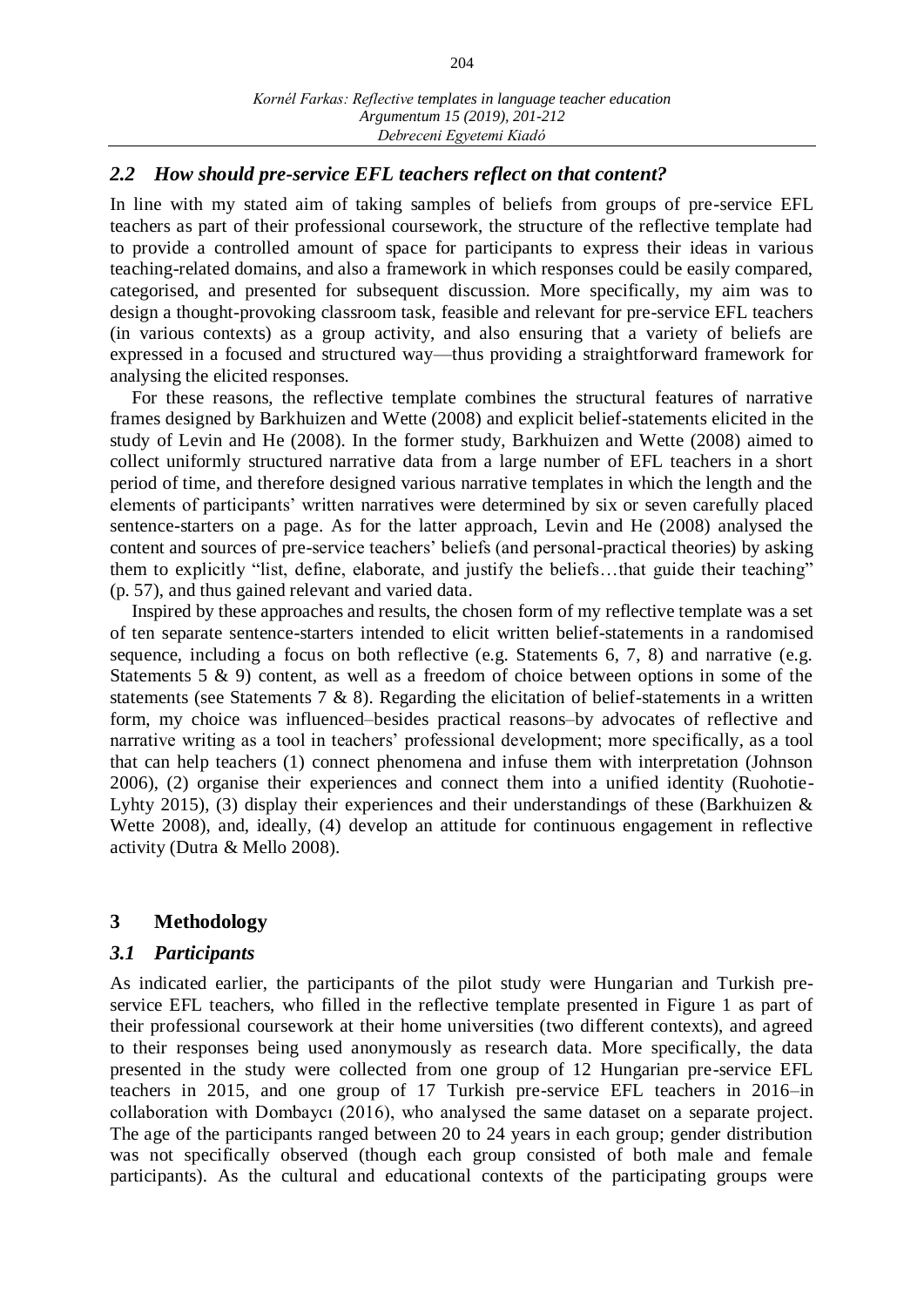205

different, readers are advised to consult Medgyes and Nikolov (2014) and Medgyes (2015) for information on EFL teaching and teacher education in Hungary, and Toköz Göktepe (2015) for information on EFL teaching and teacher education in Turkey.

# *3.2 Data collection and analysis*

Although my data collection instrument was piloted in two consecutive stages and in two different contexts (see previous section), participants' responses were analysed through the same procedure in both groups. After collecting pre-service teachers' belief-statements in paper-and-pencil format, the data of both groups were entered into a separate electronic datafile, in which the statements were grouped under the ten sentence-starters presented in Figure 1. Then, in a process of qualitative content analysis similar to Barkhuizen and Wette's (2008), the belief-statements were further categorised along the themes and patterns emerging from the data itself (Creswell 2007, Dörnyei 2007). Subsequent to this, comparisons within and across the participating groups, and interpretations of the results were made, some of which are presented in the upcoming sections. The codes next to the quoted belief-statements refer to the personal number of the participant and the group from which the participant came—thus, HA#12 refers to a specific pre-service teacher in the Hungarian group, whereas TA#17 is a pre-service teacher from the Turkish group. Considering, once again, that the underlying aim of this study was to pilot the data collection instrument itself, my discussion of results will include a focus on the potential of the reflective template in providing insights into pre-service EFL teachers' beliefs and experiences.

# **4 Results**

The purpose of this section is to illustrate three ways of looking at results gained from the reflective templates of Hungarian and Turkish pre-service EFL teachers–namely, (1) looking at themes emerging in one group of participants, (2) comparing themes emerging in two participant groups, and (3) looking at the individual profile of one specific participant on the basis of the reflective template. Presented in this sequence, the selected results are interpreted in relation to the relevant background literature, but–due to space limitations–the sections do not provide an in-depth reflection on all the statements that make up the reflective template (Figure 1), only an insight into the components used for illustration (but see also Farkas in press).

# *4.1 Emerging themes in the Hungarian group of pre-service EFL teachers*

To get an insight into some group-specific results, let us first look at the Hungarian participants' responses to Statement 5 of the reflective template (see Table 1), which presupposes a capacity of pre-service EFL teachers to use their current knowledge of language learning-teaching for reflecting critically on teacher behaviours and competences that they observed as part of their own language learning experience in the past (cf. Borg 2003, Korthagen 2011).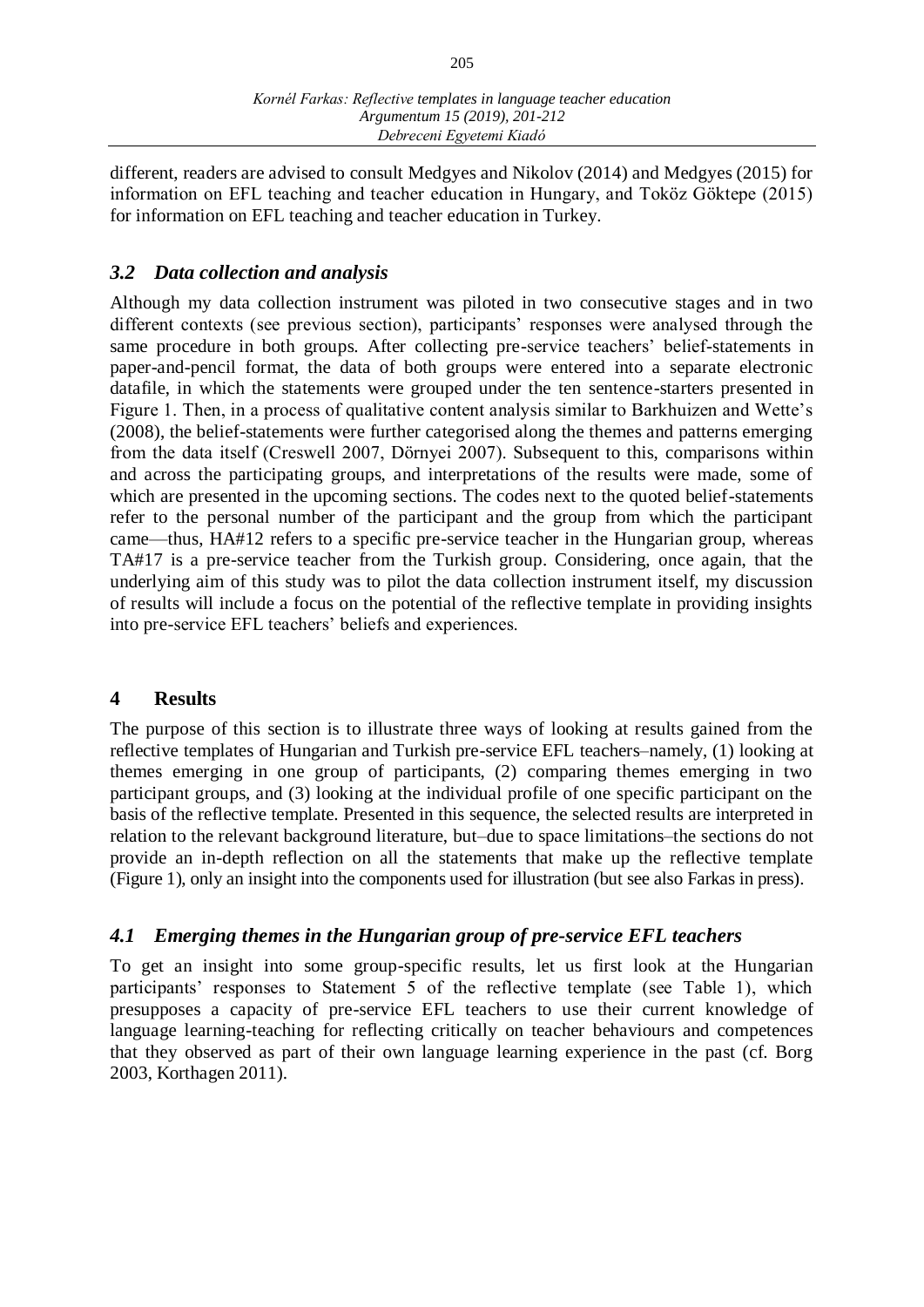| If I could give a piece of advice to my old language teacher, it would be to |                                                                                                                                   |
|------------------------------------------------------------------------------|-----------------------------------------------------------------------------------------------------------------------------------|
| Theme 1.1                                                                    | • be more helpful and open-minded. (HA#1)                                                                                         |
|                                                                              | • be more tolerant, give more help, and more time to study. (HA#8)                                                                |
|                                                                              | • be more patient with the ones who struggle with the language or are just not<br>as talkative. (HA#10)                           |
|                                                                              | • be more open-minded. Adolescents have a great set of new emotions, so<br>they cannot be chilled all the time. (HA#3)            |
| Theme 1.2                                                                    | • be more practical. (HA#11)                                                                                                      |
|                                                                              | • practice communication in class a lot, and to put words in a meaningful<br>context. (HA#6)                                      |
|                                                                              | • develop all skills continuously: not only grammar and reading, but also<br>speaking, listening, vocabulary, and culture. (HA#4) |
| Theme 1.3                                                                    | • use other materials as well, not only the textbook, which is boring and<br>doesn't support language development. (HA#7)         |
|                                                                              | • be more organized and creative regarding tasks. (HA#9)                                                                          |
|                                                                              | • bring interesting tasks for the lessons. (HA#5)                                                                                 |
| Theme 1.4                                                                    | • teach me language and not just about the language, and to use the L2 in class<br>instead of the L1 only. (HA#12)                |
| Theme 1.5                                                                    | • relax, breathe, but don't take the constant abuse that she got from students.<br>(HA#2)                                         |

*Table 1. Emerging themes in the Hungarian group*

As Table 1 shows, three of the five emerging themes in this group (Themes 1.1, 1.2, 1.3) were relatively frequent even in a small sample of participants, thus pointing at potentially salient patterns in beliefs about a language teacher's roles and responsibilities. Among these, the first (Theme 1.1) was an emphatic concern about the (in)appropriate functioning of the teacherlearner relationship (Ehrman & Dörnyei 1998), or, more specifically, about teachers' capacity for adapting their teaching to learners' needs and individual differences (Varga-Estefán 2011), and for communicating an awareness for "the learner's educative well-being in the learning process" (La Ganza 2008: 66). The two other recurring themes (Themes 1.2  $\&$  1.3) were related to the content and methods of language instruction, and displayed many participants' awareness of concepts such as the simultaneous development of various language skills, the role of contextualisation and communicative tasks in foreign language acquisition, as well as the role of authentic materials in motivating learners to be engaged in the learning process (see e.g. Harmer 2007, Nunan 2015).

What also has to be pointed out here is that–as in most qualitative research–infrequent themes (such as Theme 1.5) may also capture important 'truths' (Golombek 2009, Johnson 2006, 2009) about the topic being studied, thus providing invaluable substance for further reflective discussion within communities of practice (e.g. Kumaravadivelu 2012). In this case, the remark of HA#2 (Theme 1.5) about the language teacher's vulnerability (see Kelchtermans 2009) threw light on a less frequently exposed 'problem' that teachers may encounter in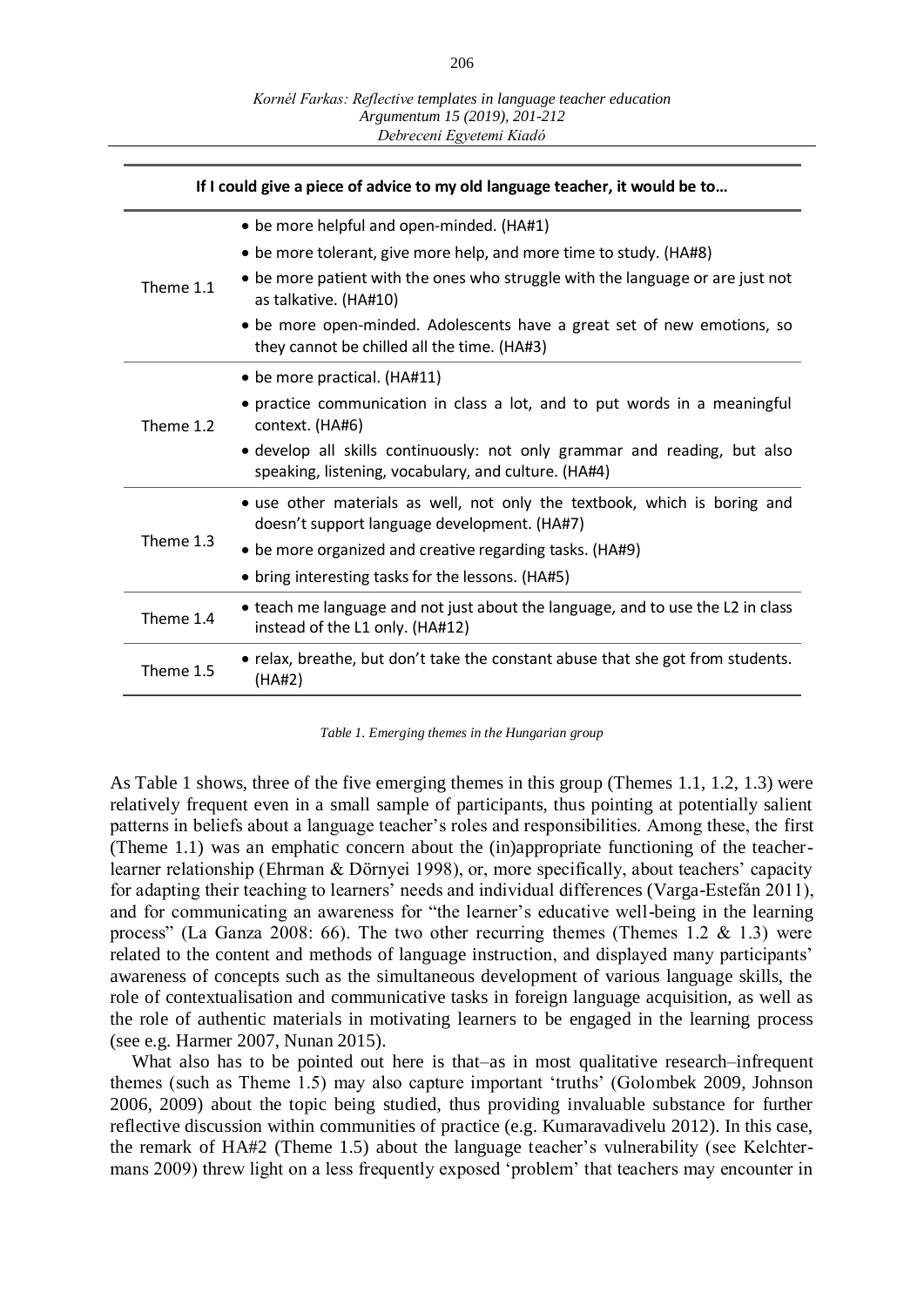this profession–a problem which, if given more attention during professional coursework, can be discussed and potentially resolved through continued dialogue and problem-solving activity (Chick 2015, Johnson 2015).

## *4.2 Emerging themes in the Turkish group of pre-service EFL teachers*

In order to create space for the comparison of themes emerging in the two participating groups, in this section I present the Turkish participants' responses to Statement 5 of the reflective template (see Table 2), thus providing insight into a group profile similar to the one presented earlier.

| If I could give a piece of advice to my old language teacher, it would be to |                                                                                                 |
|------------------------------------------------------------------------------|-------------------------------------------------------------------------------------------------|
| Theme 2.1                                                                    | • know about us better. (TA#11)                                                                 |
|                                                                              | • be aware of the needs and motivation of your students. (TA#13)                                |
| Theme 2.2                                                                    | • there are others in language, do not stick with grammar. (TA#9)                               |
|                                                                              | $\bullet$ let us talk. (TA#10)                                                                  |
|                                                                              | • change nothing but the amount of students' talking time. It should have been<br>more. (TA#16) |
|                                                                              | • make use of communication more with each other. (TA#6)                                        |
|                                                                              | • take notice of pronunciation. (TA#12)                                                         |
| Theme 2.3                                                                    | • use different but new methods to teach language. (TA#15)                                      |
|                                                                              | • use more pictures, visual things in primary school. (TA#4)                                    |
| Theme 2.4                                                                    | • do not every time use L1 in the classroom! (TA#3)                                             |
|                                                                              | • use English as much as you can in the lesson. (TA#8)                                          |
|                                                                              | • please use English in the classroom. (TA#14)                                                  |
| Theme 2.5                                                                    | • keep it up! $(TA#7)$                                                                          |
|                                                                              | • I have no advice because he is perfect. He is my model. (TA#1)                                |
| Theme 2.6                                                                    | • learn English and smile more. (TA#17)                                                         |
|                                                                              | · quit teaching. (TA#5)                                                                         |

*Table 2. Emerging themes in the Turkish group*

The sequence of themes in Table 2 is intentional: its function is to indicate a remarkable correspondence between some recurring beliefs and experiences (i.e. Themes 1.1 & 2.1, 1.2 & 2.2, 1.3 & 2.3, and 1.4 & 2.4, respectively) in two groups that were from characteristically different (as one would expect) cultural and educational contexts. What this implies, on the one hand, is that the knowledge, beliefs, and discourses that pre-service EFL teachers relied on when reflecting on their experiences were not only similar, but also in line with language teachers' beliefs and discourses in multiple contexts (e.g. Borg 2011, Clarke 2008, Kubanyiova 2009, Yuan & Lee 2014) as well as with the content of instruction (e.g. Harmer 2007, Nunan 2015) and the teacher standards (e.g. Borg & Edmett 2018, Varga-Estefán 2011)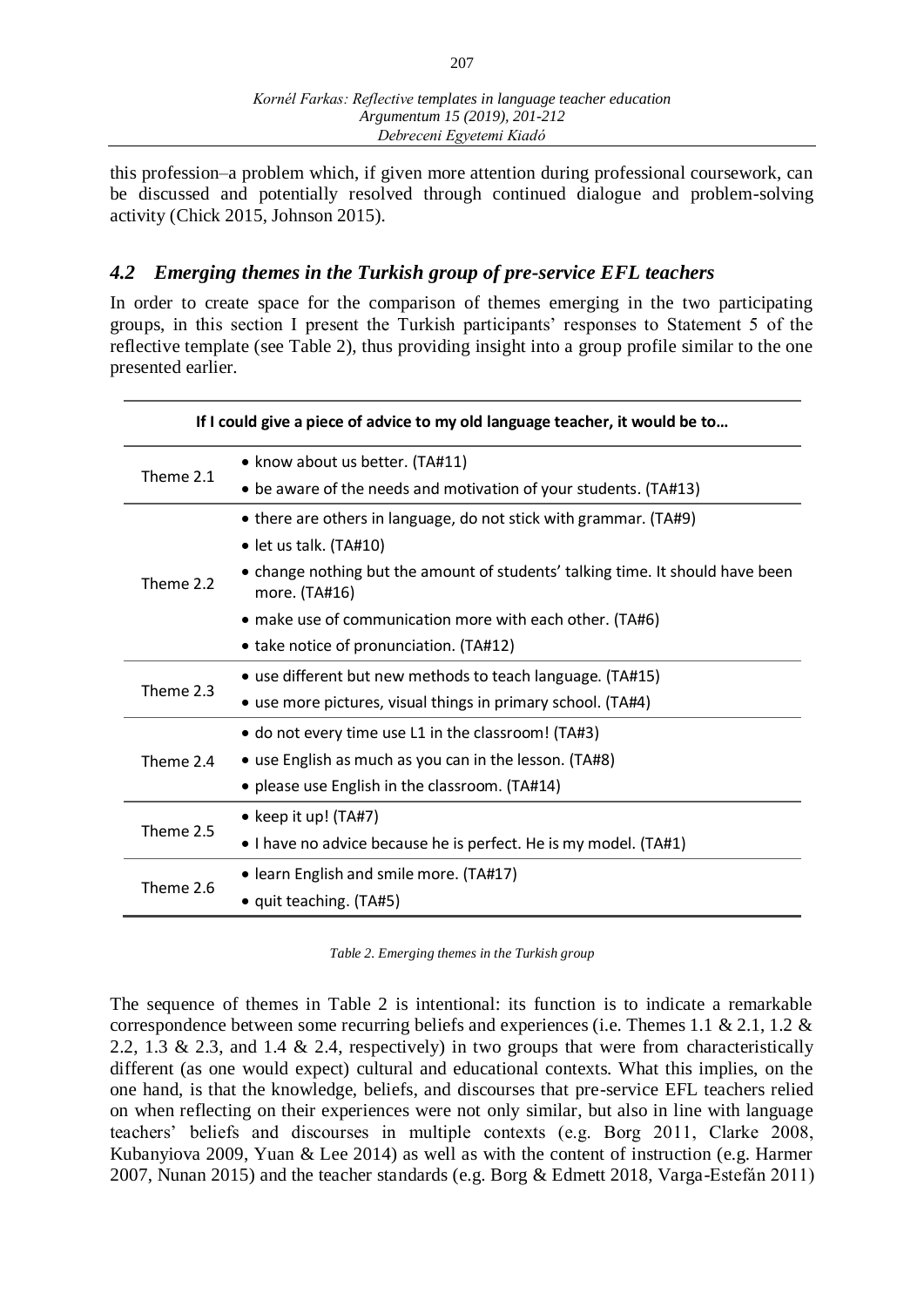208

mediated in teacher education programmes. On the other hand, considering that the responses above were meant to reflect what some language teachers supposedly *did not do well*, the emerging common themes might also serve as indicators as to what curricular content should be better mediated in (and probably also beyond) the countries involved. In this regard, many of the emerging themes in the two groups–including the extreme remarks in Theme 2.6–seem to call for continued research on and observation of what happens in the language classroom (cf. Medgyes 2015, Toköz Göktepe 2015).

### *4.3 The belief-statements of one specific Hungarian pre-service EFL teacher*

As mentioned earlier, the third type of result gained from the reflective template–besides a profile of a specific group or a comparison of more than one groups–is an individual profile of specific participants. To see an example of this type of result, let us now look at the beliefstatements of HA#8 (see Figure 2), a Hungarian participant whose profile was randomly selected from the larger sample.

- 1 If I think of a good language teacher, the first thing that comes to my mind is *that he/she keeps students' expectations in mind; tries to fit his/her teaching methods to the relevant age-group, class type.*
- 2 If I was working as a teacher, the most important thing I would teach my students is *to be confident and hard-working, because with these two they can achieve anything.*
- 3 One thing I would never do as a teacher is *being aggressive with my students.*
- 4 If there is one thing that annoys a teacher, it is *the laziness of students. Teachers don't mind a wrong answer in the lesson, but they hate when children just don't care.*
- 5 If I could give a piece of advice to my old language teacher, it would be to *be more tolerant, give more help, and more time to study.*
- 6 Besides the subject knowledge, a language teacher needs to know *basic knowledge.*
- 7 The job of a language teacher is *harder* / *easier*, because *they have to teach students how to think in another language.*
- 8 A teacher's personality is *also important* / *not so important*, because *it has a huge influence on classroom work and on students' attitude.*
- 9 I once had a language teacher who *let some students cheat during tests. I found it unfair.*

10 The ideal teacher is *doesn't mind repeating herself when students don't understand something.*

*Figure 2. The belief-statements of one Hungarian participant (HA#8)*

In interpreting these findings, the most salient feature to notice is HA#8's heightened awareness of an appropriate (see Ehrman & Dörnyei 1998) relationship between learners and the teacher (Statements 1, 3, 9, 10), which clearly stemmed from the participant's own negative learning experience (Statements 5, 9). Besides highlighting the need for teachers to be empathic (Statements 1  $\&$  5) and to treat students fairly (Statement 9), the participant also displayed a belief (see Statement 2) in the language teacher as a charismatic subject (Moore 2004), whose task is not only to teach the foreign language, but also to raise motivated, selfreflective, and autonomous learners, for whom the foreign language is only a tool to achieve success in other fields of life. Together with Statements 7 and 8, however, Statement 2 might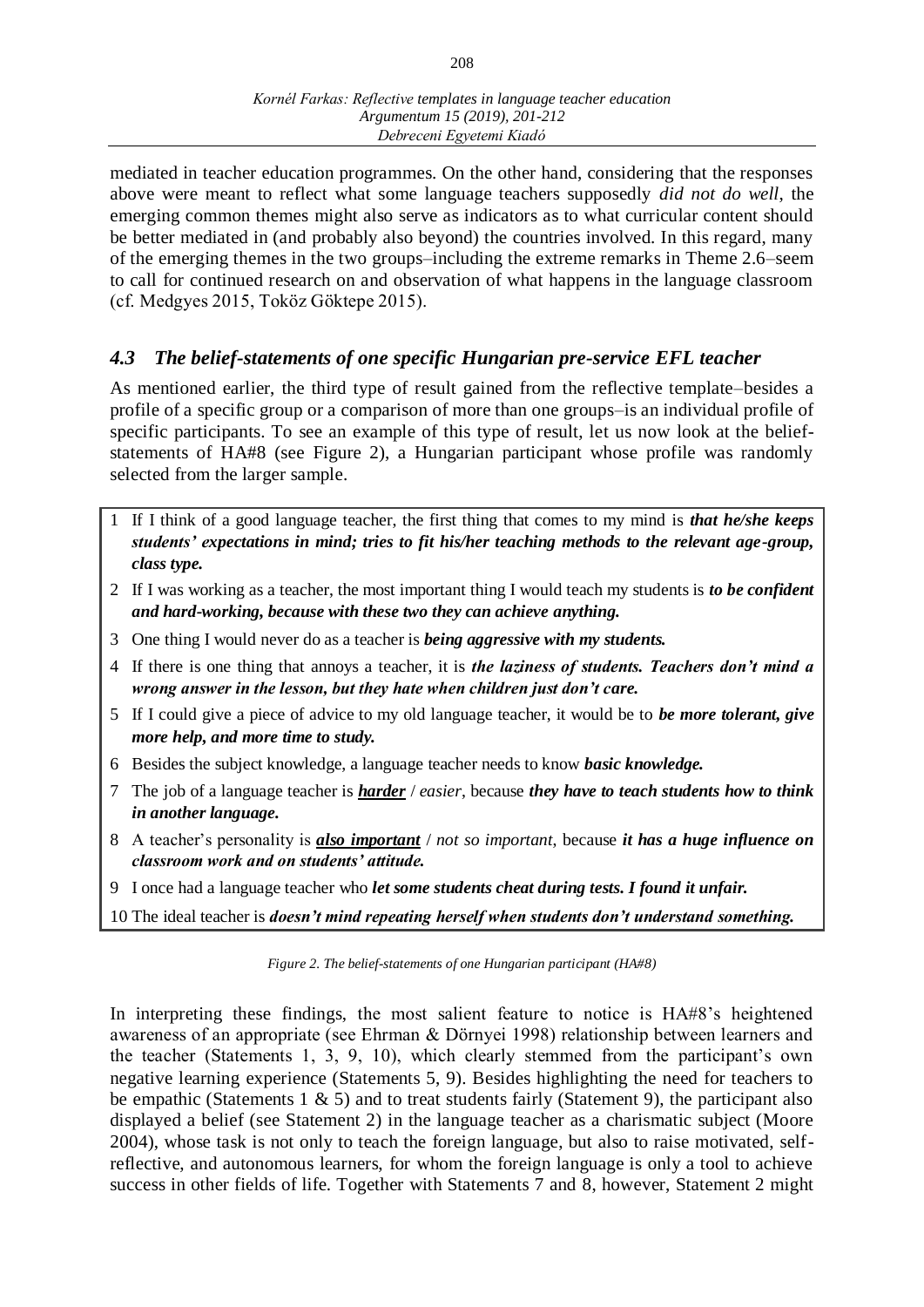be seen as a manifestation of self-handicapping beliefs (Farkas in press, Peacock 2001), which many pre-service teachers tend to hold due to a lack of expertise in the profession, and which teacher educators are supposed to filter out and potentially deconstruct through dialogic reflective activity with the teachers involved (Chick 2015, Johnson 2015, Peacock 2001, Yuan & Lee 2014).

If compared with the group profiles presented in Tables 1 and 2, the profile of HA#8 shows remarkably little attention to the technical aspects of language teaching, such as the balanced treatment of language skills or the appropriate choice of teaching methods, materials, and tasks. This, arguably, is yet another indication that the reflective activities in which pre-service teachers are engaged should not only focus on externalising and reflecting on their own beliefs and dispositions, but also expose them to the ideas of other members in their professional community (Johnson 2015, Kumaravadivelu 2012) and thus raise their awareness of alternative (yet equally realistic) understandings, which may serve as cues to conceptual change and professional growth (Yuan & Lee 2014).

#### **5 Discussion**

#### *5.1 Reflecting on the strengths and limitations of the reflective template*

In light of the pilot results presented so far, I now turn to reflecting on the strengths and limitations of the reflective template as an instrument for professional coursework and for data collection about language teachers' beliefs and experiences. Although these reflections are largely based on my inferences from the results of the pilot study, the number of responses to sentence-starters in the template suggests that the face validity of the instrument (Mackey & Gass 2005: 107) can be considered stable and sufficiently high. More specifically, the fact that each sentence-starter was completed by at least eleven participants in the Hungarian group  $(n=12)$  and at least 16 participants in the Turkish group  $(n=17)$  supports my assumption that the instrument is relevant and feasible–both in content and form–for pre-service EFL teachers in various contexts. Considering that the pilot results did provide insight into various domains of language teachers' beliefs (cf. Borg 2003, Korthagen 2004), the content validity of the instrument (Mackey & Gass 2005: 107) is also supported.

At the same time, similarly to the limitations identified by Barkhuizen and Wette (2008), it must be pointed out that the length and elaborateness of participants' responses is somewhat limited by the form of the instrument itself. In other words, while some belief-statements (e.g. Statement 6 in Figure 2) can be considered vague and inconclusive compared to others, the instrument as a whole provides little space for exploring *why* the participants gave the responses they did. What this means, therefore, is that the reflective template only serves the function of providing an overview of beliefs that characterise a sample of language teachers or a specific individual, and it is better to be complemented with other data collection instruments and methods—such as interviews or classroom observation (Borg 2006)—if more in-depth reflection is desired.

As for some further strengths of the instrument, it should be emphasised once again that the reflective template, as a thought-provoking classroom task, is a feasible tool for promoting teacher reflection and awareness in relevant domains (see Theoretical background), and for engaging the participating pre-service or in-service teachers in subsequent dialogic interaction and knowledge construction (Chick 2015, Johnson 2006, 2009, 2015, Kumaravadivelu 2012) as part of their professional coursework.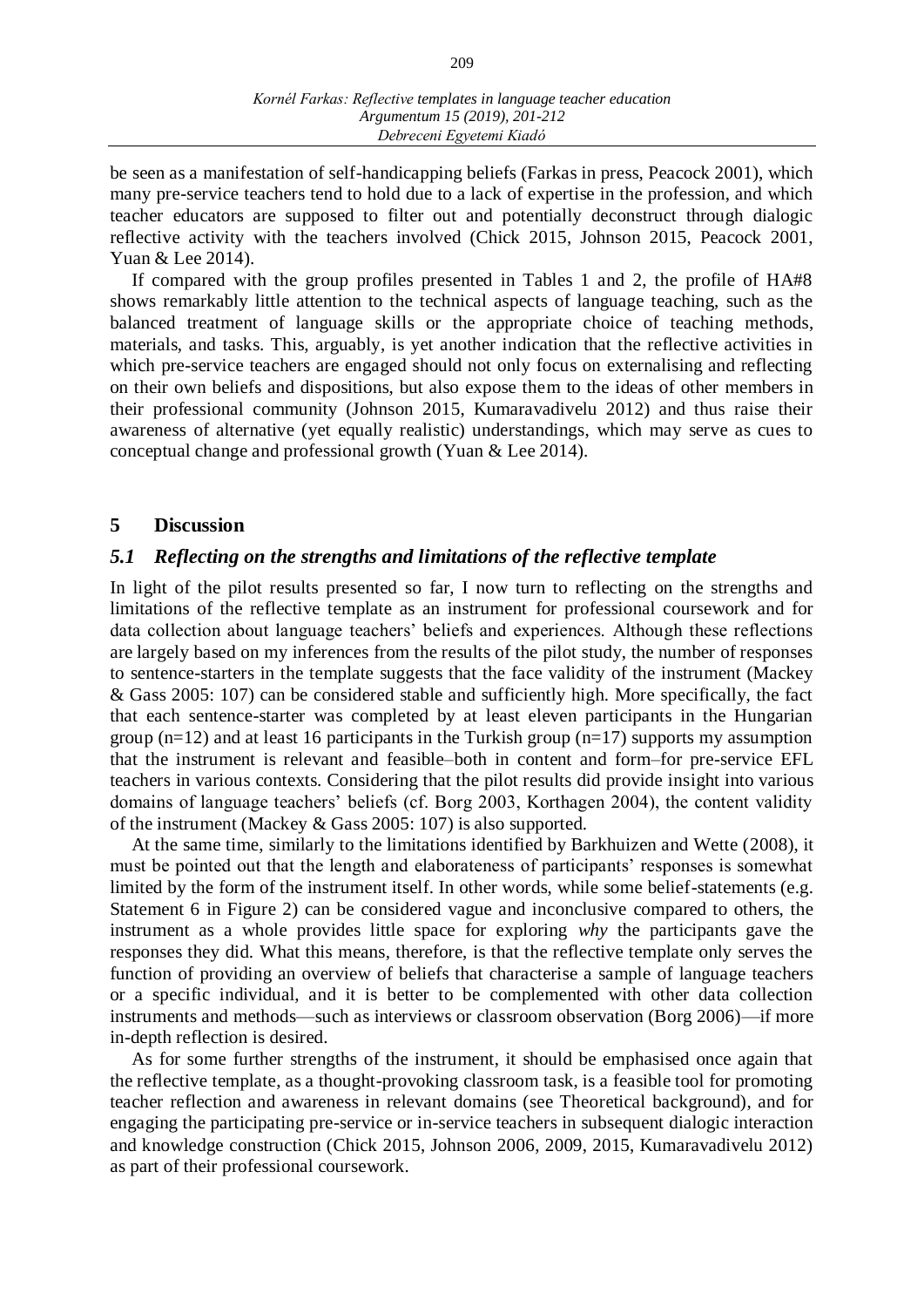#### **6 Conclusion**

As a contribution to research on language teachers' beliefs in the framework of reflective teaching (and of professional coursework in language teacher education), the aims of this pilot study were (1) to devise a new data collection instrument through which an overview of teaching-related beliefs and experiences can be gained from individuals as well as from larger groups, and (2) to explore some aspects of pre-service EFL teachers' beliefs in a group of Hungarian and a group of Turkish participants. By focusing on emerging themes related to the roles and responsibilities of language teachers and the nature and purpose of language teaching, the study produced results with crucial implications for assessing and refining the content of teacher education courses to better fit the needs as well as the existing knowledge and dispositions of pre-service or in-service language teachers. In light of the results, the study is also meant to encourage teacher educators to use the reflective template as a tool for promoting individual teacher reflection and opening up possibilities for dialogic interaction among language teachers (Chick 2015, Johnson 2015), thereby creating a basis for conceptual change (Kubanyiova 2009, Yuan & Lee 2014) and professional growth.

#### **References**

- Bailey, K.M. & Springer, S.E. (2013): Reflective teaching as innovation. In: Hyland, K. & Wong, L.L.C. (eds.): *Innovation and Change in English Language Education*. New York: Routledge, 106–122.
- Barkhuizen, G. & Wette, R. (2008): Narrative frames for investigating the experiences of language teachers. *System* 36.3, 372–387.
- Borg, S. (2003): Teacher cognition in language teaching: A review of research on what language teachers think, know, believe, and do. *Language Teaching* 36.2, 81–109.
- Borg, S. (2006): *Teacher Cognition and Language Education: Research and Practice*. London: Continuum.
- Borg, S. (2011): The impact of in-service teacher education on language teachers' beliefs. *System* 39.3, 370–380.
- Borg, S. & Edmett, A. (2018): Developing a self-assessment tool for English language teachers. *Language Teaching Research*. doi: 10.1177/1362168817752543.
- Chick, M. (2015): The education of language teachers: Instruction or conversation? *ELT Journal* 69.3, 297–307.
- Clarke, M. (2008): *Language Teacher Identities: Co-constructing Discourse and Community*. Clevedon: Multilingual Matters.
- Creswell, J.W. (2007): *Qualitative Inquiry and Research Design: Choosing among Five Approaches* (2nd ed.). Thousand Oaks, CA: Sage Publications, Inc.
- Dombaycı, M. (2016): "New generation will be the mirror of them": an exploratory study of Turkish pre-service and novice EFL teachers' expectations and beliefs. (Unpublished Master's thesis). University of Pécs: Pécs.
- Dörnyei, Z. (2007): *Research Methods in Applied Linguistics*. Oxford: Oxford University Press.
- Dörnyei, Z. & Kubanyiova, M. (2014): *Motivating Learners, Motivating Teachers: Building Vision in the Language Classroom*. Cambridge: Cambridge University Press.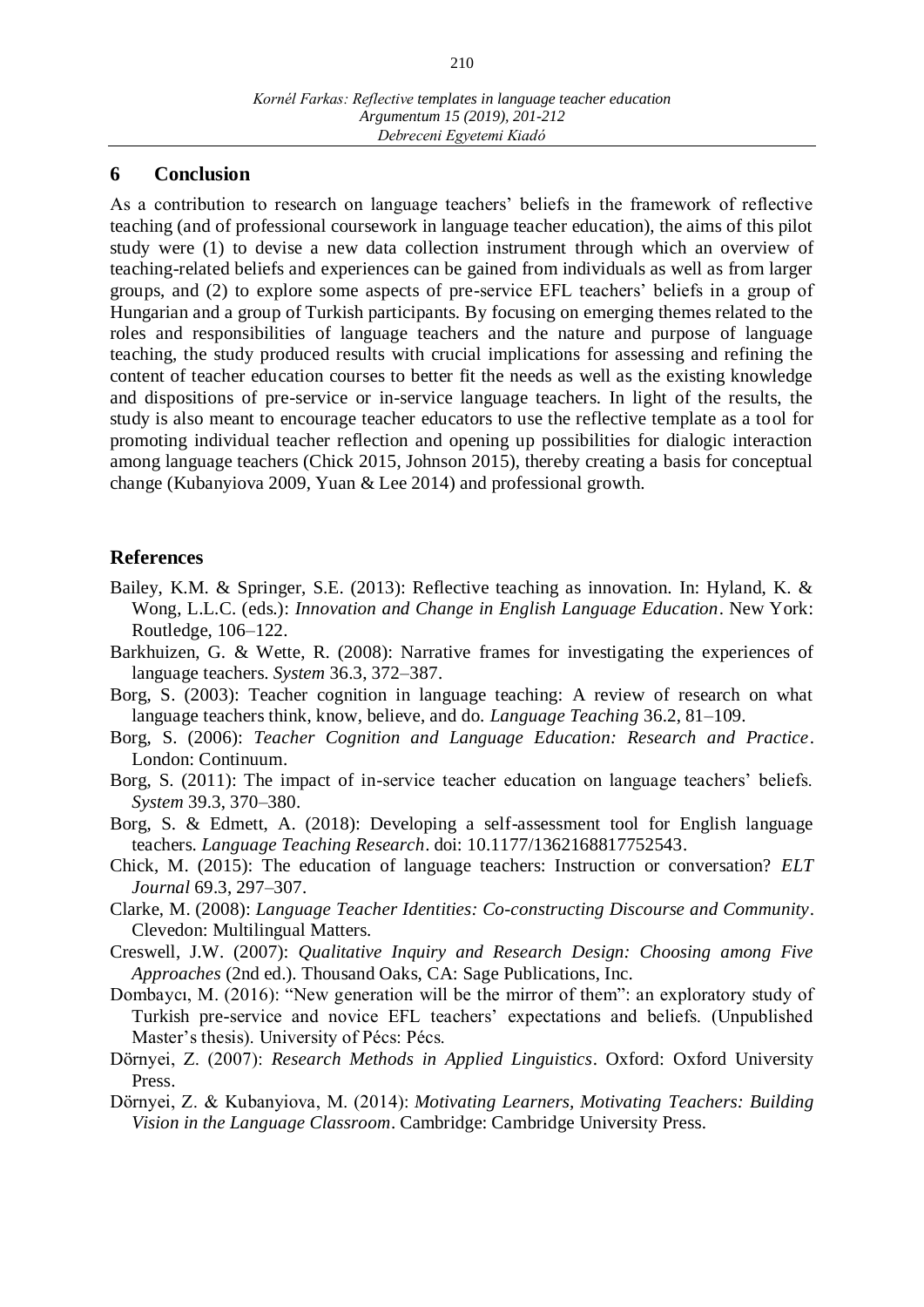- Dudás, M. (2006): A belépő nézetek feltárása: Bevezetés a "saját pedagógiába". In: Bárdossy, I., Forray, R.K. & Kéri, K. (eds.): *Tananyagok a Pedagógia Szakos Alapképzéshez*. Pécs: PTE BTK Neveléstudományi Intézet, 150–170.
- Dutra, D.P. & Mello, H. (2008): Self-observation and reconceptualisation through narratives and reflective practice. In: Kalaja, P., Menezes, V. & Barcelos, A.M.F. (eds.): *Narratives of Learning and Teaching EFL.* New York: Palgrave Macmillan, 49–63.
- Ehrman, M.E. & Dörnyei, Z. (1998): *Interpersonal Dynamics in Second Language Education: The Visible and Invisible Classroom*. Thousand Oaks, London, & New Delhi: Sage Publications.
- Farkas, K. (2016): Language teacher roles defined by pre-service EFL teachers: Validating the 'My views as a teacher' reflective template. *Journal of Learning, Development and Community* 1.1, 27–42.
- Farkas, K. (in press): Building visions and expectations in language teacher education: A Study of Hungarian and Turkish pre-service EFL teachers. In: Geld, R. & Krevelj, S.L. (eds.): *UZRT2018: Empirical Studies in English Applied Linguistics*.
- Feryok, A. (2012): Activity theory and language teacher agency. *The Modern Language Journal* 96.1, 95–107.
- Golombek, P. (2009): Personal practical knowledge in L2 teacher education. In: Burns, A., & Richards, J.C. (eds.): *The Cambridge Guide to Second Language Teacher Education*. New York: Cambridge University Press, 155–162.
- Harmer, J. (2007): *How to Teach English*. Essex: Pearson Education Limited.
- Johnson, K.E. (2006): The sociocultural turn and its challenges for second language teacher education. *TESOL Quarterly* 40.1, 235–257.
- Johnson, K.E. (2009): *Second Language Teacher Education: A Sociocultural Perspective*. New York: Routledge.
- Johnson, K.E. (2015): Reclaiming the relevance of L2 teacher education. *The Modern Language Journal* 99.3, 515–528.
- Kelchtermans, G. (2009): Who I am in how I teach is the message: Self-understanding, vulnerability and reflection. *Teachers and Teaching: Theory and Practice* 15, 257–272.
- Korthagen, F.A.J. (2004): In search of the essence of a good teacher: Towards a more holistic approach in teacher education. *Teaching and Teacher Education* 20, 77–97.
- Korthagen, F.A.J. (2011): Making teacher education relevant for practice: The pedagogy of realistic teacher education. *Orbis Scholae* 5.2, 31–50.
- Kubanyiova, M. (2009): Possible selves in language teacher development. In: Dörnyei, Z. & Ushioda, E. (eds.): *Motivation, Language Identity and the L2 Self*. Bristol: Multilingual Matters, 314–332.
- Kumaravadivelu, B. (2012)*: Language Teacher Education for a Global Society: A Modular Model for Knowing, Analyzing, Recognizing, Doing, and Seeing*. New York & Oxon: Routledge.
- La Ganza, W. (2008): Learner autonomy teacher autonomy: Interrelating and the will to empower. In: Lamb, T. & Reinders, H. (eds.): *Learner and Teacher Autonomy: Concepts, Realities, and Responses*. Amsterdam, Philadelphia: John Benjamins Publishing Company, 63–79.
- Levin, B. & He, Y. (2008): Investigating the content and sources of teacher candidates' personal practical theories (PPTS). *Journal of Teacher Education* 59.1, 55–68.
- Lugossy, R. (2006): Shaping teachers' beliefs through narratives. In: Nikolov, M., & Horváth, J. (eds.): *UPRT 2006: Empirical Studies in English Applied Linguistics*. Pécs: Lingua Franca Csoport, 329–352.